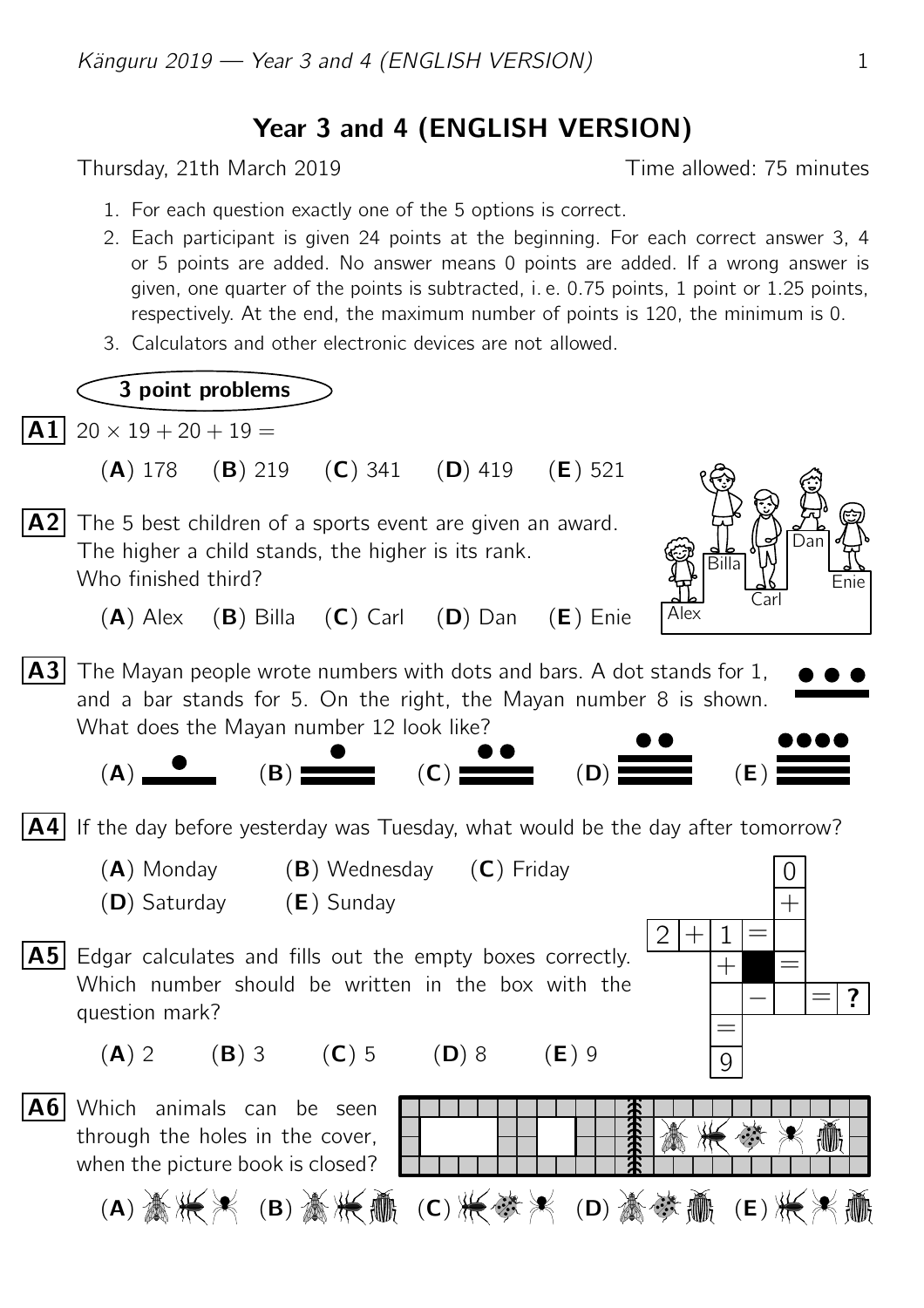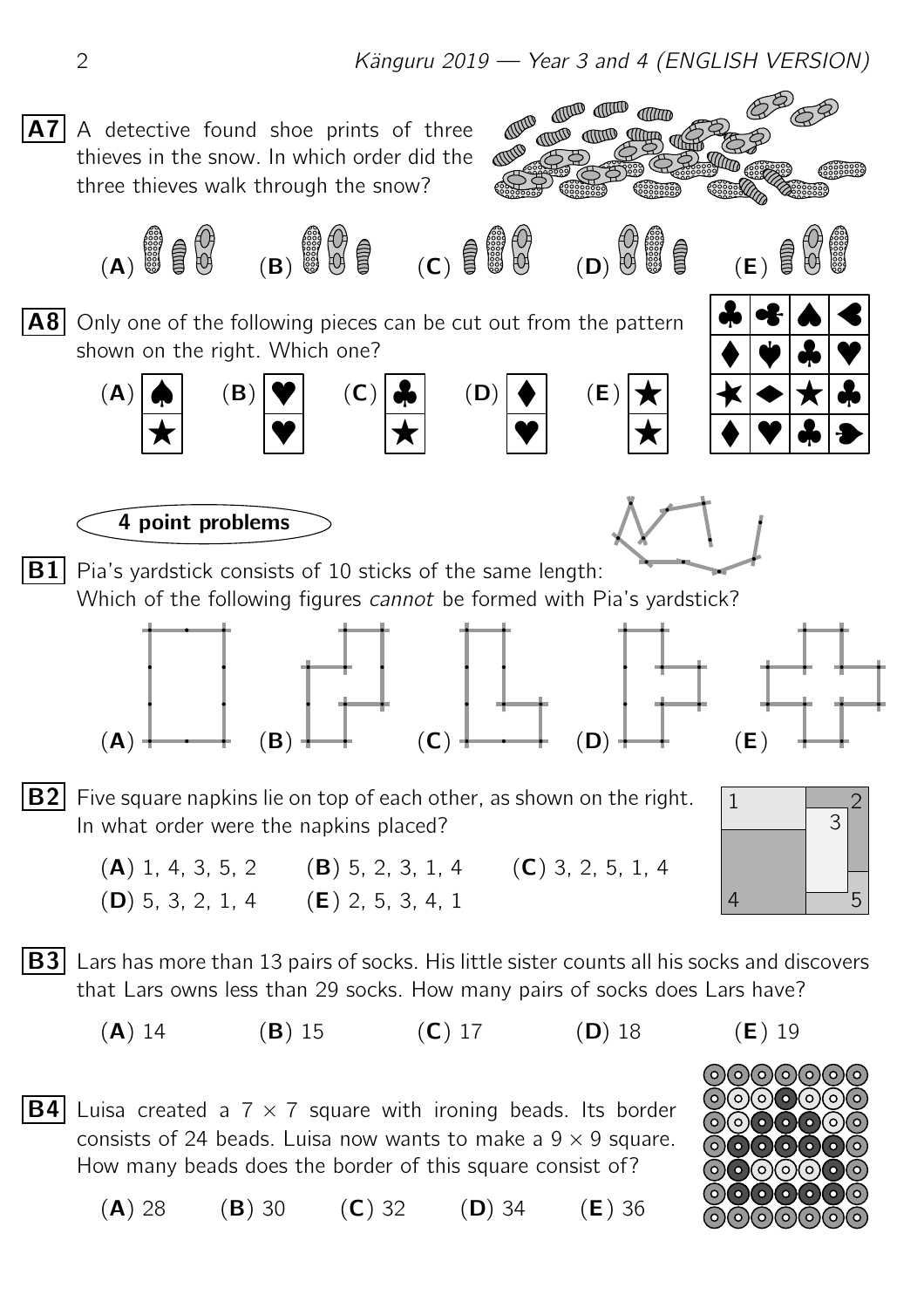**B5** Maximilian builds a large  $3 \times 3 \times 3$  cube from small cubes of the same size. He started as shown on the left. How many small cubes are still missing?





(A) 19 (B) 17 (C) 16 (D) 14 (E) 11

 $|B6|$  Mrs Schmidt decorated her garden with Easter eggs, red ones and blue ones. There are 4 red Easter eggs more than blue ones. And there are half as many blue Easter eggs as red ones. How many Easter eggs are there in Mrs Schmidt's garden in total?

(A) 10 (B) 12 (C) 14 (D) 15 (E) 18

**B7** Manuel has woven the pattern shown on the right from six strips of fabric. His grandmother takes a look at the back side of the pattern. What does she see?



## 5 point problems

 $\fbox{C1}$  Antje sells Dutch cheese at the market. She cuts a large loaf  $\begin{array}{|c|c|} \hline \text{T}^{\prime} & \text{T}^{\prime} \end{array}$ of cheese in half. Then, she cuts one of the pieces in half three times in a row, as shown on the right. The two smallest pieces weigh 1 kg each. What is the weight of the whole cheese loaf?



 $(A)$  12 kg  $(B)$  16 kg  $(C)$  20 kg  $(D)$  24 kg  $(E)$  26 kg

 $|C2|$  Tom's mother packed him 7 baby carrots for lunch. Tom actually prefers radishes to carrots. He can always exchange 2 baby carrots for one mini cucumber with Tanja. And with Murat he can always exchange one mini cucumber for 3 radishes. What is the largest number of radishes that Tom can get in this way?

(A) 6 (B) 8 (C) 9 (D) 11 (E) 12